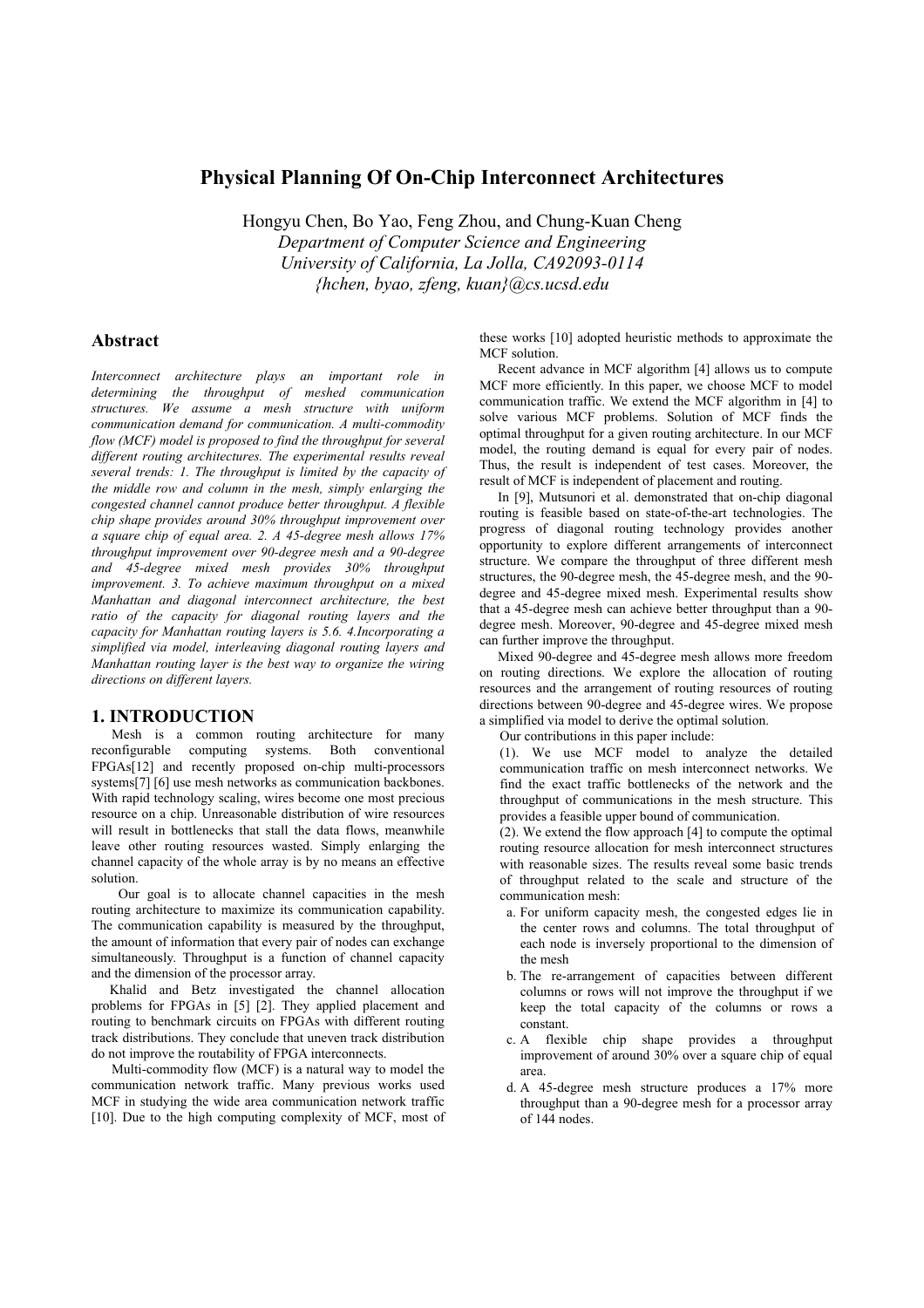- e. A mixture of 90-degree and 45-degree mesh structure can achieve even a 30% more throughput. To achieve maximum throughput, the ratio of resources allocated to the 45-degree routing layers verses those to the 90 degree routing layers approaches 5.6 as number of nodes increases.
- f. In the 90-degree and 45-degree mixed routing, interleaving the diagonal routing layer and Manhattan routing layers can reduce the number of vias and hence increase the communication throughput.

The rest of this paper is organized as follows: Section 2 presents the problem formulation in MCF model. Section 3 introduces six different interconnect structures we consider. Section 4 gives the experimental results and our observations. We draw conclusion in section 5.

### **2. PROBLEM FORMULATION**

We decompose the communication resources into an array of n×n slots. Each slot contains a communication terminal, say, a processor. The slots are aligned in rows and columns. The slot array forms a 90-degree mesh structure. Figure 1(a) illustrates an example of a 90-degree mesh structure with 25 slots. Each square tile represents a slot. The mesh structure can be mapped to a graph  $G=\{V, E\}$  according the following rules:

(1) Each slot corresponds to a node in the graph.

- (2) The adjacency between two slots is represented by an edge connecting two corresponding nodes.
- (3) The edge capacity is proportional to the length of the line segment separating the adjacent slots, and the number of routing layers.

Figure 1(b) describes the graph corresponding to the mesh in  $Fig.1(a)$ .



**Fig. 1 A 5 by 5 communication mesh and its graph representation** 

We assume a uniform communication requirement i.e. every pair of nodes communicate with an equal demand. All communications happen at the same time. Note that the model can be extended to various communication demands, e.g., Poisson distribution, Rents rule, etc., depending on specific applications. In this paper, the uniform pairwise communication model is adopted because of its simplicity and genericalness. Moreover, the communication demand represents an unbiased symmetry, which makes the solution independent of the test cases, placement, and routing.

We define the throughput, *z*, to be the maximum amount of communication flow between every pair of nodes. We try to find the throughput using a multi-commodity flow model. The flow that starts from node *i* is deemed as commodity *i*. Commodity *i* starts from node *i* with the amount of  $z \cdot (N-1)$ , where  $N = n^2$  is the number of nodes in the graph, to each of the rest nodes with the amount of *z*. We solve the multi-commodity flow problem to find the maximum value of *z*.

We can use following linear program to express the above MCF problem: Maximize: *z*

S. t.: For each commodity v, on each node i,

$$
\sum_{j \in neighbor} (f_{ji}^v - f_{ij}^v) = \begin{cases} -z \cdot (n^2 - 1) & \text{if } i = v \\ z & \text{otherwise} \end{cases}
$$
 (1)  
and for each edge (i,j) in the graph,  

$$
\sum_{v=1}^{n^2} (f_{ij}^v + f_{ji}^v) \le c_{ij}
$$
 (2)

In this linear program, flow variable  $f_{ij}^{\nu}$  represents the flow

amount of commodity  $v$  on edge  $(i,j)$ . The edge capacity  $c_{ij}$ represents the flow capacity of edge *(i,j)*. We set that the flow injecting to a node is positive and the flow ejecting from a node is negative.

The linear program includes two sets of constraints. Constraint (1) describes the flow conservation of each commodity *v* at each node *i*. Constraint (2) denotes that the total amount of flow on each edge is no more than the capacity of that edge.

In subsections 3.3, 3.4 and 3.5, we allow edge capacity to be changed. Thus, the edge capacities become variables in the linear constraints. Thus, allows us to optimize the capacities under the area constraints.

In [4], a fast combinatorial (1+ε)-approximation algorithm was introduced to solve the MCF problem. We extend the approach to incorporate edge capacities as variables.

According to the algorithm in [4], we adopt the primal-dual structure of the linear program. The algorithm assigns a nonnegative shadow cost [12] to each edge according to the congestion level on that edge. Initially, all the shadow costs are set to be equal. Then, the algorithm proceeds in iterations. In each iteration, we reroute a fixed amount of flow along the shortest path for every commodity. At the end of each iteration, we adjust the capacity of every edge and its shadow cost according to the dual linear program.

In our model, we all fractional flows. Note that the throughput,  $\hat{z}$ , of the fractional flow model, is an upper bound of the throughput,  $\tilde{z}$ , of the integer flow model  $\begin{bmatrix} 3 \end{bmatrix}^1$ . In [8], Motwani and Raghavan showed that by randomized rounding, with the probability of 1-  $\varepsilon$ , we can find  $\tilde{z}$  approaches  $\hat{z}$  with inequality  $\tilde{z} \geq \frac{\hat{z}}{1 + \Delta^2 (1/\hat{z}, \varepsilon / 2N)}$ , where *N* is the number of nodes in the mesh,  $\varepsilon$  is any real number between 0 and 1, and  $\Delta^+(1/\hat{z}, \varepsilon/2N)$  is the value of  $\delta$  such that  $\left[e^{\delta} / (1 + \delta)^{(1 + \delta)}\right]^{1/\hat{z}} = \varepsilon / 2 N$ .

## **3. ROUTING ARCHITECTURES**

<sup>&</sup>lt;sup>1</sup>For packet switching network in RAW and Smart Memories, we do not require the flow to be integer. For wire switching network in FPGAs, the flow amounts can be interpreted as the number of wires, which needs to be integers.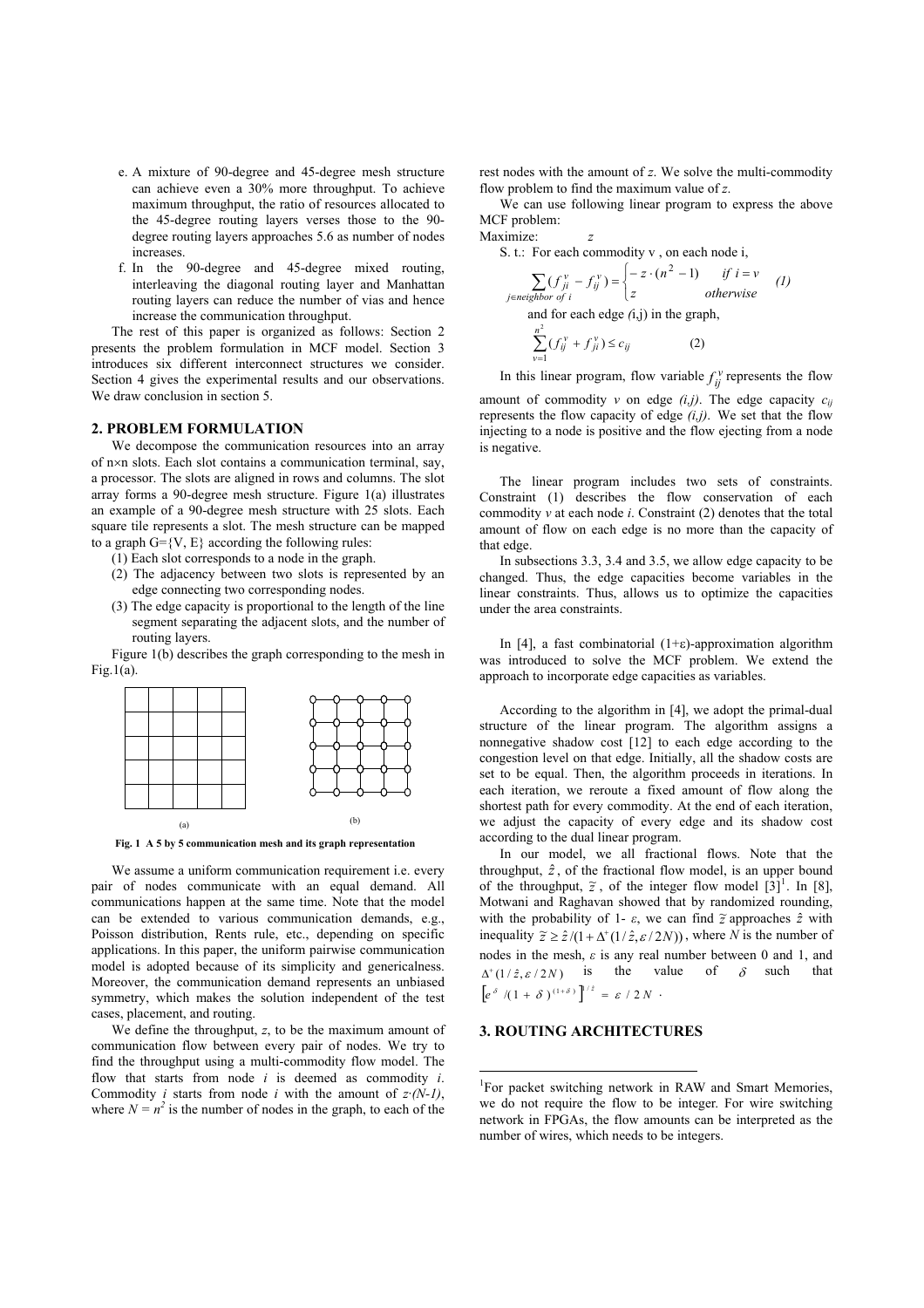We construct six routing architectures with different capacities and routing orientations. The first three structures are 90-degree meshes with different edge capacities. In the first architecture, every edge has a unit capacity. In the second architecture, edges on the same row or column have equal capacity. In the third architecture, edge capacities are flexible but the sum of the capacities of all the edges is fixed. The fourth architecture is a 45-degree mesh where interconnection goes in 45 degree. The fifth is a mixture of 90-degree and 45-degree mesh. And the last one is the mixed 90-degree and 45-degree mesh with different routing direction assignments.

### **3.1 Uniform edge capacity**

For the model of uniform edge capacity, All the edge capacity is set to a unit, i.e.  $c_{i,j} = 1$  for all edges  $(i,j)$  in the graph. This case is the basis of our experiments. We assume that the n×n array of slots is evenly distributed in a square area.

#### **3.2 Uniform row and column capacity**

In the second structure for interconnection, edge capacities *ce* are set as variables. However, the capacities of edges in the same row are set to be equal. Likewise, the vertical capacities of edges in the same column are set to be equal. The sum of the vertical edge capacities in a row is set to be n, and the sum of the horizontal edge capacities in a column is also set to be n. In other words, we assume that the height and the width of the array remain to be *n*.

Let  $c_{Hi}$  be the capacity of horizontal edges in the *i*-th row, and  $c_{Vi}$  be the capacity of vertical edges in the *i*-th column. We add the  $2n$  variables,  $c_{H1}$ ,  $c_{H2}$ , ...,  $c_{Hn}$ ,  $c_{V1}$ ,  $c_{V2}$ ,  $c_{Vn}$ , to the linear program. The height and width constraints of the array can be expressed as:

$$
\sum_{i=1}^n c_{Hi} = n \text{ and } \sum_{k=1}^n c_{Vi} = n \cdot
$$

For this structure, we assume that we can adjust the row height and the column width of the array of processors.

## **3.3 Fixed total edge capacity**

For the third structure we give the program more freedom to choose the best edge capacities. We require only that the total capacity of all edges to be a constant. This structure represents the best edge capacity we can allocate for a 90-degree mesh. The resultant throughput is an upper bound of a 90-degree mesh architecture.

We set the edge capacities,  $c_{ij}$ , as variables. The total capacity constraint is expressed as:

$$
\sum_{\text{for all edges } ij} c_{ij} = 2 \cdot (n^2 - n) \cdot
$$

Note that  $2 \cdot (n^2 - n)$  is the number of edges in an n×n mesh.

For this structure, we assume that the area of each slot is flexible. We adjust the height and width of each individual slot so that the total area remains the same.

#### **3.4 45-degree mesh**

The fourth structure adopts a 45-degree mesh. All wires are oriented in 45 degree or 135 degree. The size of the mesh increases with *n*. For a 45-degree mesh of *n*, the number of nodes is  $n^2 + (n-1)^2$  and the number of edges is  $4(n-1)^2$ .



Fig. 2 Example of 45 degree mesh of  $n = 4$ 

Figure 2(a) shows an example of 45-degree mesh of  $n = 5$ . Figure 2(b) illustrates the corresponding graph to the mesh. In this structure, we assume that the slots are shaped in diamonds (a square rotated by  $45^{\circ}$ ) and are aligned in  $45^{\circ}$  and  $135^{\circ}$ directions. Thus, the edge capacity remains to be a unit, i.e. *cij=1.*

#### **3.5 90-degree and 45-degree mixed mesh**

In the fifth structure, we add 45-degree channels to the 90 degree mesh. Figure 3 illustrates an example of the mixed mesh for  $n = 5$ . Figure 3(a) shows the slots arrangement. For an *n* by *n* mixed mesh, the number of nodes is  $n^2$  and the number of edges is  $2(n-1)^2 + 2(n^2-n)$ .

In Figure 3(b), the edges are oriented in  $0^\circ$ ,  $90^\circ$ ,  $45^\circ$  or  $135^\circ$ angle. All nodes are aligned in rows and columns. Thus the channels for 45° and 135° wires are scaled by  $1/\sqrt{2}$ . In other words, for a pair of routing layers, if we can allocate a capacity of *x* to 0˚ and 90˚ edges, we can only allocate a capacity of  $x/\sqrt{2}$  to 45° and 135° edges. Let  $c<sub>l</sub>$  be the capacity of horizontal and vertical edges,  $c_2$  be the capacity of  $45^\circ$  and  $135^\circ$  edges. The area constraints can be expressed as  $c_1 + \sqrt{2} \cdot c_2 = 1$ . Thus, the total area is equal to the area of uniform structure.



Fig. 3 A 90-degree and 45-degree mixed mesh for n equals 5

#### **3.6 Routing Direction Assignment**

Vias become an important concern when number of routing layers increases. In [1] a global routing graph with via edges is used to model the multiplayer routing. In that model vias are not considered as routing blockages.

We propose a network flow model shown in Fig. 4 to take vias into. Our basic assumption is that each via will block one routing track. For each slot, we set an upper bound on the total number of vias and wires across the node.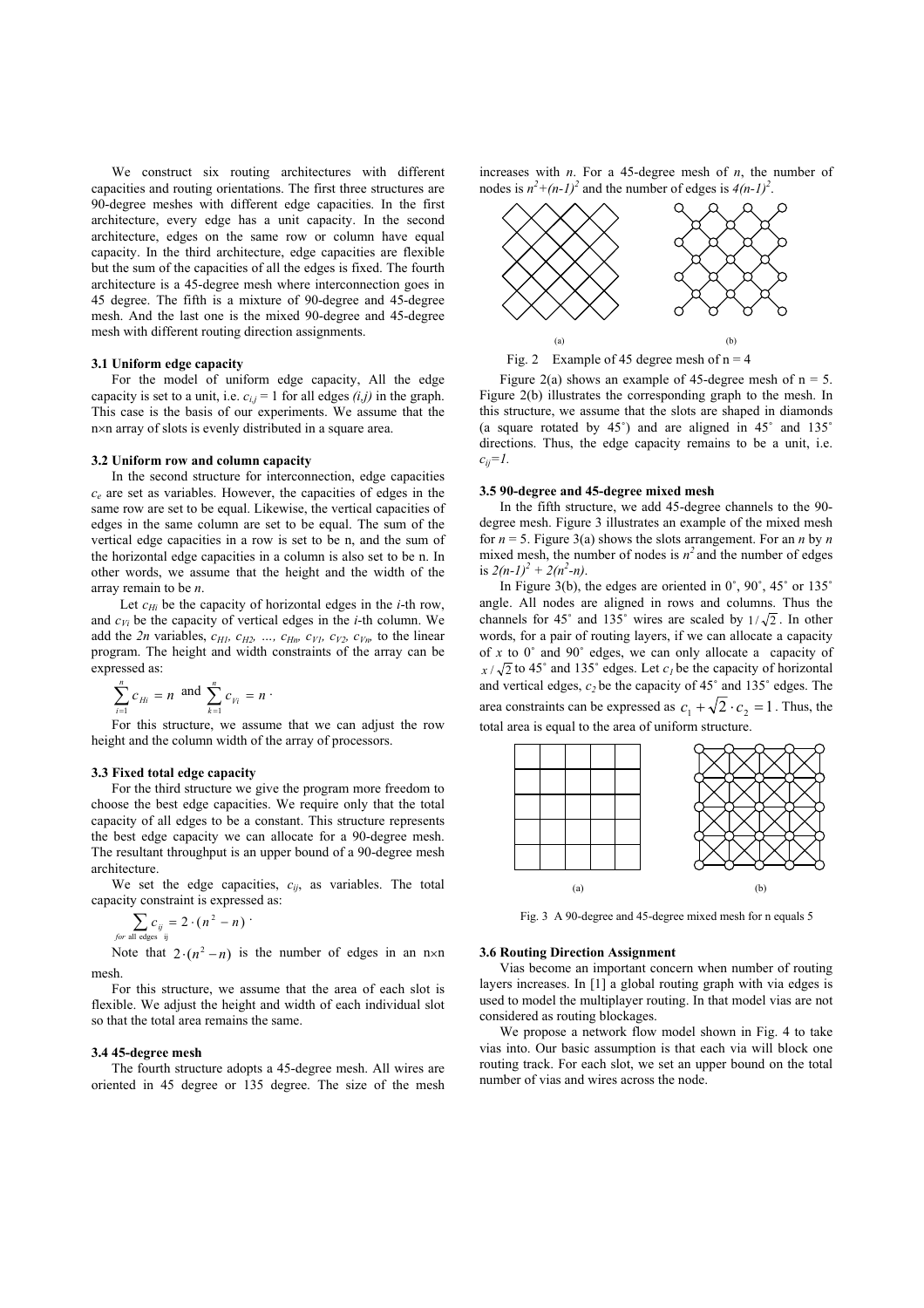Suppose there are  $k$  routing layers. Each slot is now represented by *k* routing cells (Fig. 4(a)). Each routing cell consists of two nodes (Fig. 4(b)):  $n_a$  and  $n_b$ . Node  $n_a$  takes all the incoming edges from the neighboring routing cells, and node  $n<sub>b</sub>$ ejects edges to neighboring routing cells. An edge with capacity  $c$  direct from node  $n_a$  to node  $n_b$ . This edge is used to restrict the total number of vias and wires crossing the routing cell. Using this flow model, we compare the communication throughputs with different routing layer assignments.



Fig. 4 A network flow model for multiplayer routing

### **4. EXPERIMENTAL RESULTS**

We first use Matlab's linear program package on a Sun Ultra10 workstation to compute MCF solutions. For the case with 100 nodes, the run time exceeds 24 hours. We then implement the MCF algorithm [4] using C programming language. The MCF algorithm derives the MCF solutions for cases with up to 319 nodes within 12 hours.

#### **4.1 Results for uniform edge capacity mesh**

Table 1 describes the results of uniform edge capacity meshes with  $n = 2$  to 10. We list the number of nodes and the throughput z.

| ---------- |           | $\cdots$       |
|------------|-----------|----------------|
| n          | Number of | $\overline{z}$ |
|            | nodes     |                |
| 2          |           | 0.3750         |
| 3          | 9         | 0.3333         |
| 4          | 16        | 0.2343         |
| 5          | 25        | 0.2000         |
| 6          | 36        | 0.1620         |
| 7          | 49        | 0.1429         |
| 8          | 64        | 0.1229         |
| 9          | 81        | 0.1111         |
| 10         | 100       | 0.0990         |

**Table 1. Results of uniform edge capacity mesh** 

From the experimental result, we have the following observations:

- 1. The throughput is  $1/n$  when n is odd and  $(n^2-1)/n^3$  when n is even.
- 2. The throughput is limited by edges on the middle column and row. When n is an even number, edges in the central row and column form the bottleneck of the flow. When n is an odd number, the two columns and two rows form the bottleneck.

Figure 5 shows the bottleneck of communication flow for *n* = 4 and 5. The congested edges are marked with bold lines. Note that the bottleneck form the horizontal and vertical cut sets. The cut lines are shown with dashed lines.



Fig. 5 Flow congestion for uniform edge capacities

#### **4.2 Results of uniform row and column capacity mesh**

For equal n, the throughput of a 90-degree mesh with uniform row and column capacities is exactly the same as that of the 90-degree mesh with fixed edge capacities. We obtain no throughput improvement because the total capacity of the edges in each column and row is fixed.

#### **4.3 Results for fixed total edge capacities mesh**

For  $n = 2$  to 10, Table 2 shows the results of 90-degree mesh with fixed total edge capacities. The fourth column provides the throughput improvement compared to that of 90-degree mesh with uniform edge capacity. As we no longer limit the total capacity of each row or column, the average throughput improves 29.7% for  $n = 4$  to 10. **Table 2. Results of fixed total edge**<br>**Table 2. Results of fixed total edg** 

| Table 2. Results of fixed total edge capacities |                    |                |                            |  |  |  |
|-------------------------------------------------|--------------------|----------------|----------------------------|--|--|--|
| $\boldsymbol{N}$                                | Number of<br>nodes | $\overline{z}$ | Improvement on z<br>$(\%)$ |  |  |  |
| 2                                               |                    | 0.375          | 0.00                       |  |  |  |
| 3                                               | 9                  | 0.333          | 0.00                       |  |  |  |
| 4                                               | 16                 | 0.281          | 20.01                      |  |  |  |
| 5                                               | 25                 | 0.240          | 20.00                      |  |  |  |
| 6                                               | 36                 | 0.208          | 28.57                      |  |  |  |
| 7                                               | 49                 | 0.185          | 28.56                      |  |  |  |
| 8                                               | 64                 | 0.169          | 33.32                      |  |  |  |
| 9                                               | 81                 | 0.148          | 33.35                      |  |  |  |
| 10                                              | 100                | 0.134          | 36.36                      |  |  |  |

The results also show that all edges are congested. The optimal edge capacity is no longer uniform. The capacity is larger for the edges in the middle row and column. Table 3 shows the optimal edge capacities for all the vertical edges in a

6 by 6 mesh. We list the sum of all the capacities of each row. Figure 6 illustrates the optimal sums of the rows in a 9×9 mesh. Note that there are eight rows of vertical edges in a 9×9 mesh. The chip area is no longer a square, but a convex area as is shown in Figure 6.

**Table 3. Optimal capacities for vertical edges in 6 by 6 mesh** 

| Col<br>Row |      | 2    | 3    |      | 5    | 6    | Sum  |
|------------|------|------|------|------|------|------|------|
|            | 0.60 | 0.74 | 0.79 | 0.79 | 0.74 | 0.61 | 4.28 |
|            | 0.95 | 1.19 | 1.27 | 1.28 | 1.19 | 0.96 | 6.85 |
|            | 1.07 | 1.34 | 1.44 | 1.44 | 1.34 | 1.07 | 7.71 |
|            | 0.95 | 1.19 | 1.27 | 1.27 | 1.19 | 0.96 | 6.85 |
|            | 0.60 | 0.74 | 0.79 | 0.79 | 0.74 | 0.60 | 4.28 |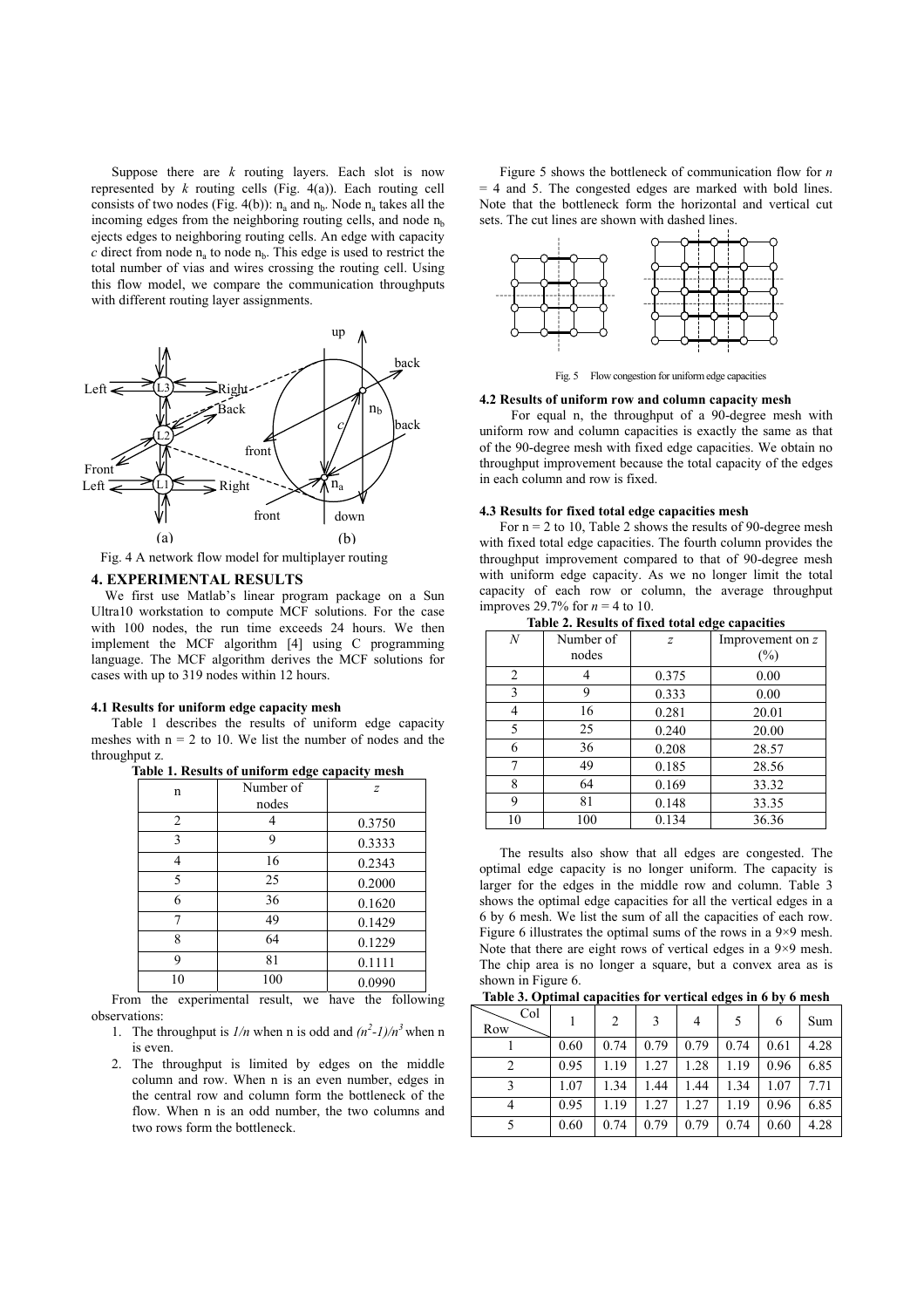

Fig. 6 Optimum row width of 9 by 9 mesh to maximize total throughput

### **4.4 Results for 45-degree mesh**

Table 4 shows the results of 45-degree mesh for  $n = 2$  to 12. To compare the results in table 4 and table 1, we use the cases with almost the same number of nodes. For instance, both the case of  $n = 4$  in table 4 and the case of  $n = 5$  in table 1 contain 25 nodes. The case with 45-degree mesh achieves the throughput of 0.209, which gains a 4.18 percent improvement. Also we compare the case of  $n = 7$  in table 5 with the case of *n*  $= 9$  in table 1. The case in table 5 contains 85 nodes, which has 4 more nodes than the case in table 1. The throughput of the 45 degree mesh case is 0.1260, which is 13.16% more than that of the 90-degree mesh case.

|    |           | -- 5-                       |
|----|-----------|-----------------------------|
| N  | Number of | $\mathcal{Z}_{\mathcal{L}}$ |
|    | nodes     |                             |
| 2  | 5         | 0.250                       |
| 3  | 13        | 0.250                       |
| 4  | 25        | 0.209                       |
| 5  | 41        | 0.174                       |
| 6  | 61        | 0.147                       |
| 7  | 85        | 0.126                       |
| 8  | 113       | 0.106                       |
| 9  | 145       | 0.101                       |
| 10 | 181       | 0.0828                      |
| 11 | 221       | 0.0759                      |
| 12 | 265       | 0.0673                      |

**Table 4. Results of 45-degree mesh**

The congested edges also present a different pattern: they form 4 cut sets at four corners. Figure 7 shows the flow congestion in 45-degree mesh for  $n = 5$  and  $n = 6$ . The congested edges are in bold lines and the cut lines are in dashed lines.



Fig. 7 Flow congestion in 45-degree mesh

Fig.8 explains why 45-degree routing is better than 90 degree routing. Assume that we have a square shaped chip with two routing layers. Figure 8(a) illustrates the case of 90-degree routing and Fig. 8(b) depicts the case of 45-degree routing. We draw a cut line for the horizontal congested edges in dashed lines in Figure 8(a). Only the wires on the horizontal routing layer could cross the cut line and the number of wires across the cut line is *d/D*, where *d* is the wire pitch and *D* is the dimension of the chip. We then draw a similar cut line on Fig.8 (b). The number of edges across the cut line in each layer is  $d / \sqrt{2}D$ . The total number of wires crossing the cut line for the two layers in Fig. 8(b) is  $\sqrt{2}d/D$ . Thus the upper bound of throughput increase to  $\sqrt{2}$  = 1.414. However, the throughput is now limited by the cut edges at four corners.



#### **4.5 Results for 90-degree and 45-degree mixed mesh**

Table 5 depicts the results for the 90-degree and 45-degree mixed mesh structure. Column 2 lists the throughput *z*. Column 3 lists the throughput improvements over the 90-degree meshes with uniform edge capacity. Columns 5 and 6 list the best capacity for horizontal and vertical edges,  $c_1$ , and the best capacity for 45-degree edges,  $c_2$ , respectively. Column 7 lists the normalized capacity ratio of the diagonal edges to the Mahattan edges.

**Table 5. Results of 90-degree and 45-degree mixed mesh** 

| $\boldsymbol{n}$ | z      | Improvemen<br>t on $z(%)$ | c <sub>1</sub> | c <sub>2</sub> | $\sqrt{2} \cdot c_2/c_1$ |
|------------------|--------|---------------------------|----------------|----------------|--------------------------|
| $\overline{2}$   | 0.375  | 0.00                      | 1.0000         | 0.0000         | 0.00                     |
| 3                | 0.333  | 0.00                      | 1.0000         | 0.0000         | 0.00                     |
| 4                | 0.245  | 4.85                      | 0.2290         | 0.5452         | 3.36                     |
| 5                | 0.219  | 9.53                      | 0.2577         | 0.5249         | 2.88                     |
| 6                | 0.185  | 14.04                     | 0.1853         | 0.5761         | 4.39                     |
| 7                | 0.166  | 16.01                     | 0.2022         | 0.5641         | 3.94                     |
| 8                | 0.148  | 20.11                     | 0.1614         | 0.5930         | 5.19                     |
| 9                | 0.134  | 20.40                     | 0.1696         | 0.5872         | 4.89                     |
| 10               | 0.120  | 21.31                     | 0.1553         | 0.5988         | 5.44                     |
| 11               | 0.110  | 21.48                     | 0.1608         | 0.5935         | 5.22                     |
| 12               | 0.101  | 22.05                     | 0.1527         | 0.5992         | 5.55                     |
| 13               | 0.094  | 22.14                     | 0.1562         | 0.5967         | 5.40                     |
| 14               | 0.087  | 22.68                     | 0.1510         | 0.6004         | 5.62                     |
| 15               | 0.082  | 22.71                     | 0.1536         | 0.5986         | 5.51                     |
| 16               | 0.076  | 22.95                     | 0.1504         | 0.6008         | 5.65                     |
| 17               | 0.0723 | 23.02                     | 0.1524         | 0.5994         | 5.56                     |

We have the following observations:

- 1. The throughput of the mixed mesh is better than the 90 degree mesh, given the equal communication resource. The improvement in the throughput is up to 20.04% for large number of nodes. It is also better than 45-degree mesh in terms of throughput.
- 2. With *n* increasing, the optimal ratio for the capacity of the 45-degree edge to the 90-degree edge approaches 5.6.

## **4.6 Results for routing layer assignment for 45-degree and 90-degree mixed mesh**